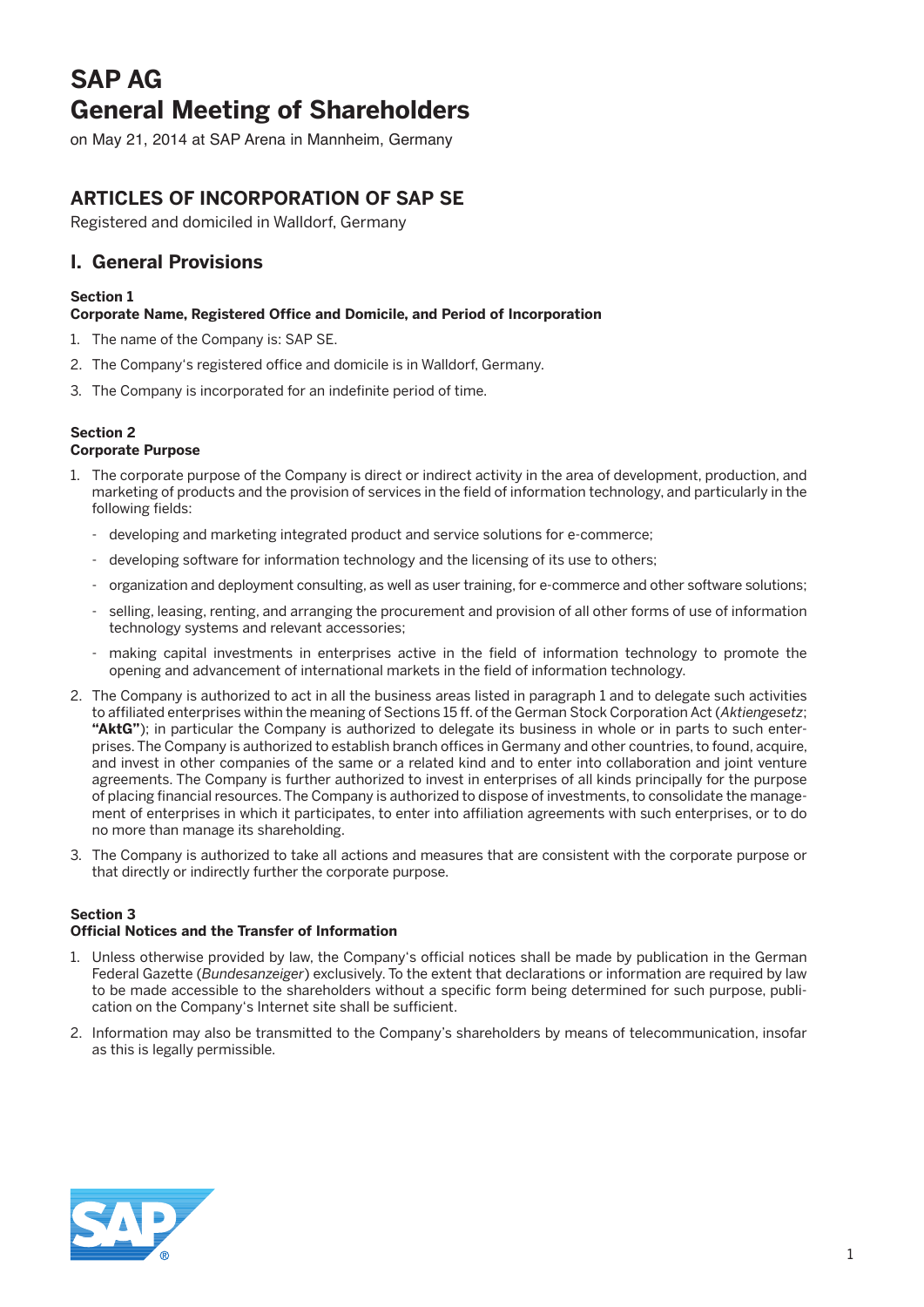# **II. Capital Stock and Shares**

#### **Section 4 Capital Stock**

- 1. The Company has capital stock of € 1,228,504,232 and is divided into 1,228,504,232 no-par value ordinary shares. The capital stock was paid up by way of conversion of SAP AG to a European Company (SE).
- 2. The shares are no-par value shares. They are in bearer form.
- 3. Subject to the consent of the Supervisory Board, the Executive Board shall determine the form of the share certificates, dividend coupons, and renewal coupons, as well as bonds and interest coupons. The Company may combine single shares into share certificates representing a majority of shares (multiple-share certificates). Shareholders are not entitled to share certificates.
- 4. When new shares are issued, the commencement of dividend entitlement in respect of these new shares may be determined in derogation of Section 60 (2) AktG.
- 5. The Executive Board is authorized, subject to the consent of the Supervisory Board, to increase the Company's capital stock, on one or more occasions on or before June 7, 2015, by an aggregate amount of up to € 250 million in return for contributions in cash by issuing new no-par value bearer shares, but not exceeding the amount of Authorized Capital I pursuant to Section 4 (5) of the Articles of Incorporation of SAP AG which is still available immediately prior to the effective date of the conversion of SAP AG to a European Company (SE) (Authorized Capital I). The new shares are to be offered to the shareholders for subscription, with an indirect subscription right within the meaning of Section 186 (5) sentence 1 AktG being sufficient in this context. The Executive Board is authorized, however, subject to the consent of the Supervisory Board, to exclude fractional shares from the shareholders' subscription rights. The Executive Board is further authorized, subject to the consent of the Supervisory Board, to determine the further details of the implementation of capital increases from Authorized Capital I. The Supervisory Board is authorized to amend the wording of the Articles of Incorporation after the full or partial implementation of the capital stock increase from Authorized Capital I or after the expiration of the authorization period to reflect the volume of the capital increase from Authorized Capital I.
- 6. The Executive Board is authorized, subject to the consent of the Supervisory Board, to increase the Company's capital stock on one or more occasions on or before June 7, 2015 by an aggregate amount of up to € 250 million in return for contributions in cash or kind by issuing new no-par value bearer shares, but not exceeding the amount of Authorized Capital II pursuant to Section 4 (6) of the Articles of Incorporation of SAP AG which is still available immediately prior to the effective date of the conversion of SAP AG to a European Company (SE) (Authorized Capital II). The Executive Board is authorized, subject to the consent of the Supervisory Board, to exclude the shareholders' statutory subscription rights in the following circumstances:
	- in respect of fractional shares;
	- where the capital is increased against contributions in cash and the total pro rata amount of capital stock represented by the new shares in respect of which the shareholders' subscription rights are excluded does not exceed 10% of the Company's capital stock existing on June 8, 2010 or at the time the authorization is registered in the commercial register or at the time the new shares are issued and the issue price of the new shares is not substantially (within the meaning of Section 203 (1) and (2) and Section 186 (3) sentence 4 AktG) below the trading price of listed shares of the same class carrying the same rights at the time the Executive Board finally determines the issue price; for the purpose of calculating the 10% threshold, the pro rata amount of capital stock represented by any new or repurchased shares that were issued or sold after June 8, 2010 subject to the simplified exclusion of shareholders' subscription rights pursuant to or in accordance with Section 186 (3) sentence 4 AktG and the pro rata amount of capital stock to which any conversion or option rights or obligations relate under bonds that were issued on or after June 8, 2010 by applying Section 186 (3) sentence 4 AktG *mutatis mutandis* must be deducted;
	- where the capital is increased against contributions in kind for the purpose of granting shares in connection with mergers with other enterprises or acquisitions of enterprises or parts thereof or interests therein.

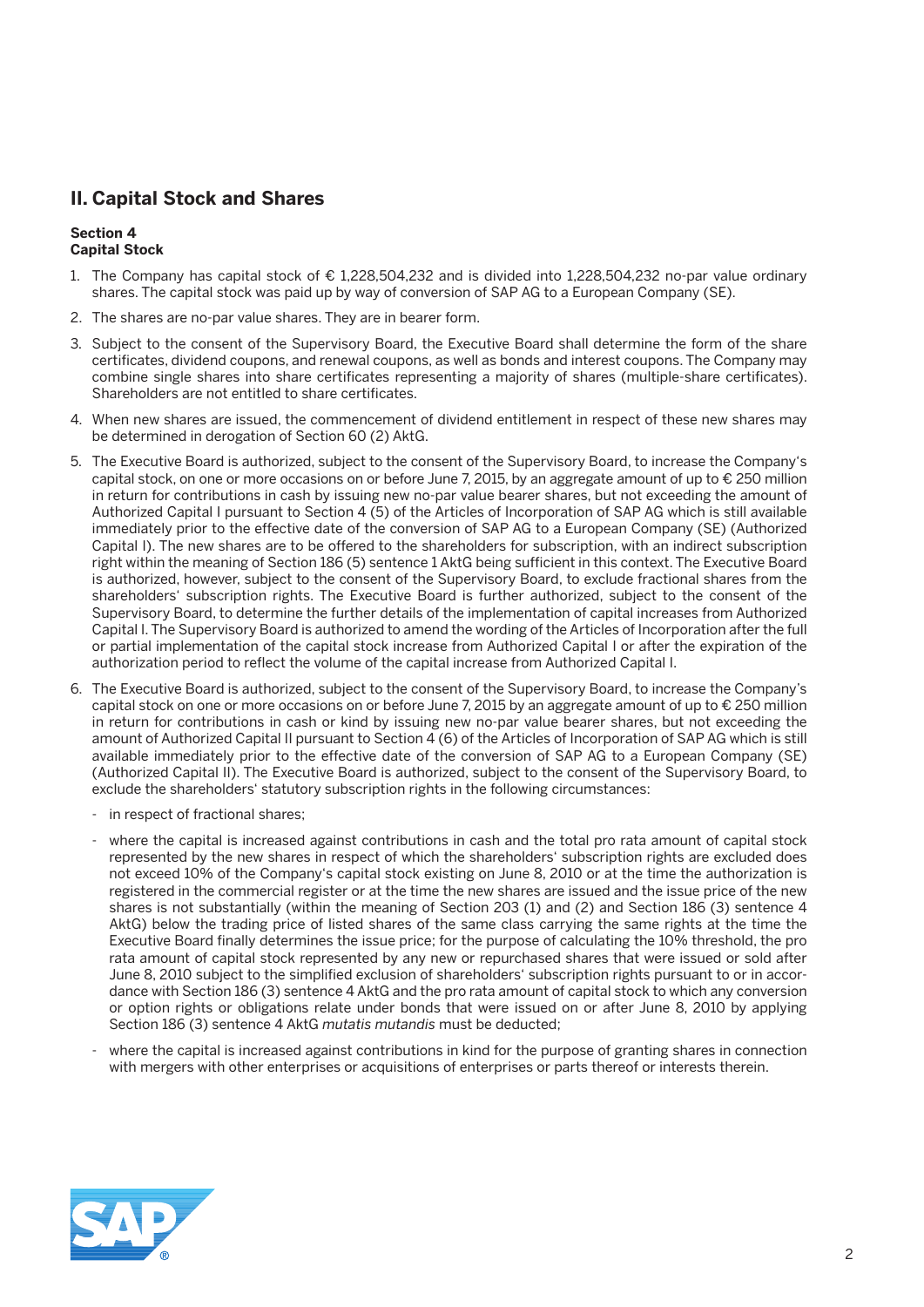The Executive Board is authorized, subject to the consent of the Supervisory Board, to determine the further details of the implementation of capital increases from Authorized Capital II. The Supervisory Board is authorized to amend the wording of the Articles of Incorporation after the full or partial implementation of the capital stock increase from Authorized Capital II or after the expiration of the authorization period to reflect the volume of the capital increase from Authorized Capital II.

- 7. The capital stock shall be subject to a further contingent increase by up to  $\epsilon$  100 million by issuing up to 100 million no-par value ordinary voting bearer shares (Contingent Capital IV). The contingent capital increase shall be implemented only to the extent that the holders or creditors of convertible bonds or warrants under the warrant-linked bonds issued or guaranteed by SAP AG or – after the conversion of SAP AG to a European Company (SE) has become effective – by SAP SE, or any of its direct or indirect majority holdings on or before May 24, 2016 by virtue of the authorization resolved by the General Meeting of Shareholders on May 25, 2011 exercise their conversion or option rights and no other methods for servicing these rights are used. The contingent capital increase may, however, not exceed the amount and number of shares equaling the amount or number immediately prior to the effective date of the conversion of SAP AG to a European Company (SE) with regard to which the contingent capital increase pursuant to Section 4 (7) of the Articles of Incorporation of SAP AG has not yet been implemented. The new shares shall in each case be issued at the conversion or option price to be determined in accordance with the above authorization resolution. The new shares shall participate in the profits as from the beginning of the fiscal year in which they are created as a result of the exercise of conversion or option rights. The Executive Board shall be authorized to determine the further details of the implementation of the contingent capital increase.
- 8. The Executive Board is authorized, subject to the consent of the Supervisory Board, to increase the Company's capital stock on one or more occasions on or before June 7, 2015 by an aggregate amount of up to € 29,609,256 in return for contributions in cash or kind by issuing new no-par value bearer shares, but not exceeding the amount of Authorized Capital III pursuant to Section 4 (8) of the Articles of Incorporation of SAP AG which is still available immediately prior to the effective date of the conversion of SAP AG to a European Company (SE) (Authorized Capital III). The shareholders' subscription rights are excluded. The new shares may be used exclusively to grant shares to employees of SAP SE and its downstream affiliates (employee shares). In this context, the new shares may also be issued to a bank or other entity meeting the requirements of Section 186 (5) sentence 1 AktG which subscribes the shares subject to an undertaking to use them exclusively for the purpose of granting employee shares. Insofar as this is permitted by law, shares may be issued to employees in such a manner that the contribution to be paid on such shares is covered by a part of the annual net income which the Executive Board and the Supervisory Board may allocate to other revenue reserves under Section 58 (2) AktG. The employee shares may also be procured by a bank or other entity meeting the requirements of Section 186 (5) sentence 1 AktG by way of securities loans, with the new shares being used to redeem such securities loans. The Executive Board is authorized, subject to the consent of the Supervisory Board, to determine the further details of the implementation of capital increases from Authorized Capital III. The Supervisory Board is authorized to amend the wording of the Articles of Incorporation after the full or partial implementation of the capital stock increase from Authorized Capital III or after the expiration of the authorization period to reflect the volume of the capital increase from Authorized Capital III.

# **III. Constitution and Management of the Company**

#### **Section 5 Governing Bodies**

The Company's governing bodies are:

- a) the Executive Board (the management organ)
- b) the Supervisory Board (the supervisory organ),
- c) the General Meeting of Shareholders.

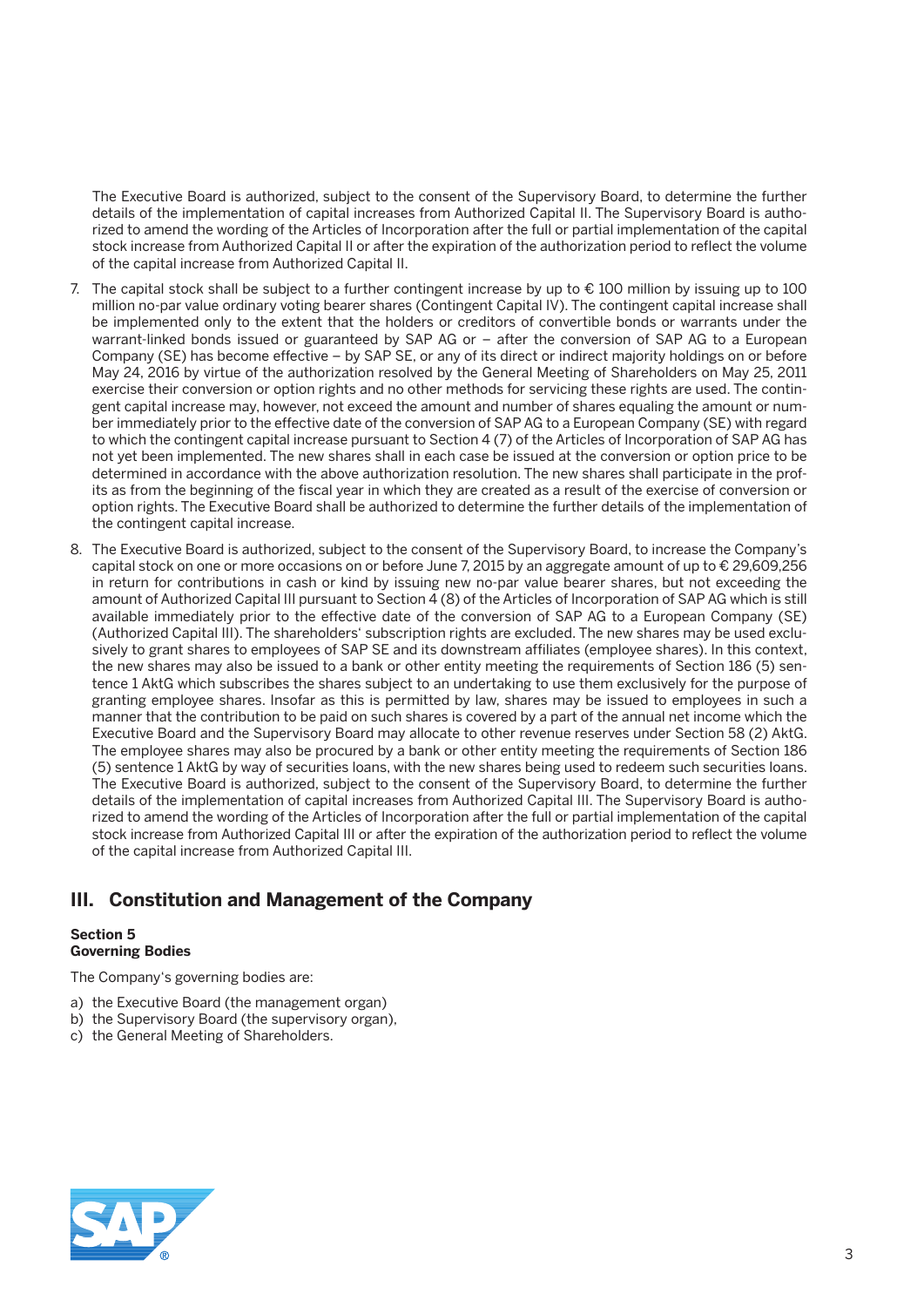### **The Executive Board**

#### **Section 6 Composition of the Executive Board**

- 1. The Executive Board shall consist of at least two persons. The Supervisory Board may determine a higher number of Executive Board members. The appointment of deputy members of the Executive Board is permissible. The latter have the same rights as the full members of the Executive Board regarding the external representation of the Company.
- 2. The appointment of the full members and the deputy members of the Executive Board, the conclusion of their employment contracts, and the revocation of their appointments are the responsibility of the Supervisory Board, as are the appointment of a member of the Executive Board as chairperson of the Executive Board and the appointment of one or more member/s of the Executive Board as deputy chairperson/s of the Executive Board.
- 3. The full members and the deputy members of the Executive Board will be appointed for a maximum period of five years. Reappointments are permissible.

#### **Section 7**

#### **Rules of Procedure and Resolutions of the Executive Board**

- 1. The Executive Board shall unanimously adopt its own rules of procedure, unless the Supervisory Board adopts rules of procedure for the Executive Board.
- 2. Resolutions of the Executive Board shall be adopted by a simple majority of votes cast, unless otherwise mandatorily prescribed by law or the Articles of Incorporation. Should a vote be tied, the chairperson of the Executive Board, if appointed, shall have the casting vote.
- 3. Unless otherwise mandatorily prescribed by law or the Articles of Incorporation, the Executive Board is quorate if at least half of its members participate in passing the resolution.

### **Section 8**

#### **Legal Representation of the Company**

The Company shall be legally represented

- a) by two members of the Executive Board;
- b) by one member of the Executive Board acting jointly with one holder of full commercial power of attorney (*Prokurist*) within the meaning of Sections 48-53 of the German Commercial Code (*Handelsgesetzbuch*; **"HGB"**).

#### **Section 9 Limitation of the Executive Board's Authority**

The Executive Board owes a duty to the Company to adhere to the limitations imposed by the Articles of Incorporation or the Supervisory Board regarding the scope of its management authority or which result from a resolution adopted by the General Meeting of Shareholders pursuant to Section 119 AktG.

#### **The Supervisory Board**

#### **Section 10 Composition, Term of Office**

1. The Supervisory Board shall be composed of eighteen members. Nine members will be elected as shareholders' representatives by the General Meeting of Shareholders without being bound by nominations. Nine members will be appointed as employees' representatives by the SE Works Council in accordance with the agreement on the involvement of employees (Agreement on Employee Involvement) concluded in accordance with the German

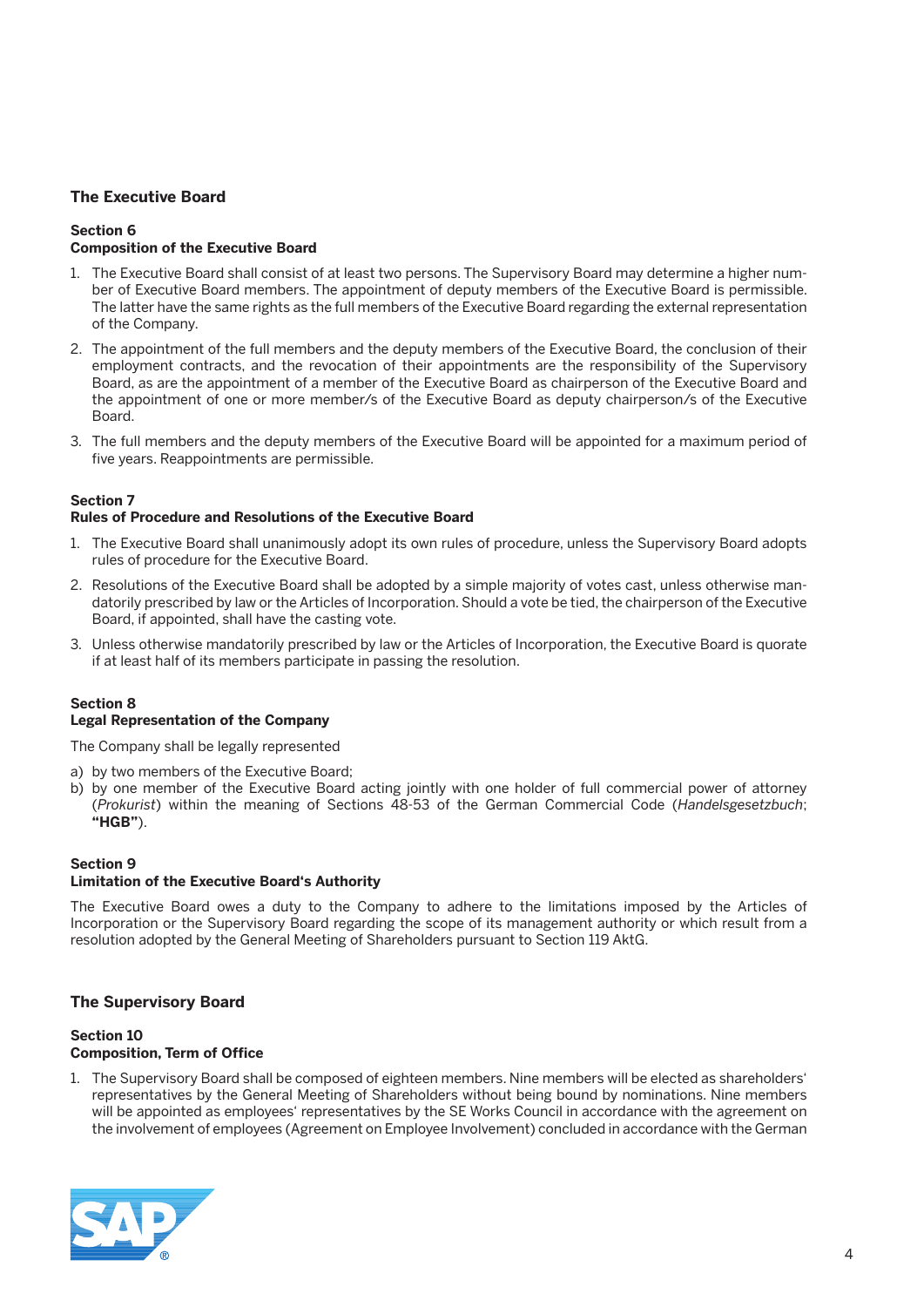Act on the Involvement of Employees in European Companies (*Gesetz über die Beteiligung der Arbeitnehmer in einer Europäischen Gesellschaft (SE-Beteiligungsgesetz;* **"SEBG"**)). When the Supervisory Board members are elected or appointed (as the case may be), substitute members may be elected or appointed (as the case may be) at the same time. Reappointments are permissible.

- 2. The members of the Supervisory Board shall be appointed for a period ending with the close of the annual General Meeting of Shareholders at which the acts of the Supervisory Board were formally approved for the fourth fiscal year following commencement of the term of office, not counting the year in which their term of office commences. In any event, the term of office shall end after six years at the latest.
- 3. In derogation of paragraphs 1 and 2, the following provisions shall apply for the first Supervisory Board with regard to the employees' representatives, as provided in the Agreement on Employee Involvement: The first employees' representatives on the first Supervisory Board have been appointed under the Agreement on Employee Involvement. Their term of office shall end at the close of the 2015 annual General Meeting of Shareholders. The term of office of the succeeding employees' representatives on the first Supervisory Board of SAP SE appointed subsequent to this term of office shall end at the same time as the term of office of the shareholders' representatives on the first Supervisory Board. Paragraph 2 shall thereupon also apply to the term of office of the employees' representatives on the Supervisory Board.
- 4. The members and substitute members of the Supervisory Board may resign from office by submitting a written statement addressed to the chairperson of the Supervisory Board or to the Executive Board observing a period of notice of four weeks. Resignation from office for cause (*aus wichtigem Grund*) with immediate effect is permitted.
- 5. Substitutes for resigning shareholders' representatives who are not replaced by substitute members will be elected for the remaining term of office of the resigning individual. The foregoing provisions shall apply *mutatis mutandis* to any substitutes for resigning employees' representatives in accordance with the Agreement on Employee Involvement.

#### **Section 11**

#### **Duties and Responsibilities of the Supervisory Board**

- 1. The Supervisory Board shall have all of the duties and rights that are conferred upon it by law, the Articles of Incorporation, or otherwise. Both the Executive and Supervisory Boards shall be entitled to call a General Meeting of Shareholders.
- 2. The Supervisory Board shall be authorized to amend the Articles of Incorporation where such amendments only concern the wording.
- 3. The Supervisory Board shall be entitled at any time to supervise all management activities of the Executive Board and to this end to inspect and examine all books and records as well as the assets of the Company.
- 4. The Executive Board shall report to the Supervisory Board continuously at least to the extent stipulated by law.
- 5. The Supervisory Board may set up committees from among its members and, to the extent permitted by law, may delegate decision-making powers to them.
- 6. The following transactions are subject to the prior approval of the Supervisory Board:
	- adoption of the group annual plan, which shall comprise at least the budget, the investment plan, and the liquidity planning;
	- investments in tangible fixed assets or intangible fixed assets which are either not included in the investment plan for the fiscal year and which, alone or when aggregated with other investments likewise not included, have an anticipated total volume of more than 10% of the last investment plan or which are included in the investment plan but whose volume determined in the investment plan is exceeded to such an extent that the excess amount, together with corresponding amounts of other investments exceeding the plan of the same fiscal year, if any, amounts to more than 10% of the total volume of the last investment plan;
	- acquisition and sale of enterprises and interests therein or parts thereof if the (anticipated) acquisition or sales price in an individual case exceeds 0.6% of the balance sheet total of the last group balance sheet approved by the Supervisory Board; this shall not apply to any acquisition or sale within the group;

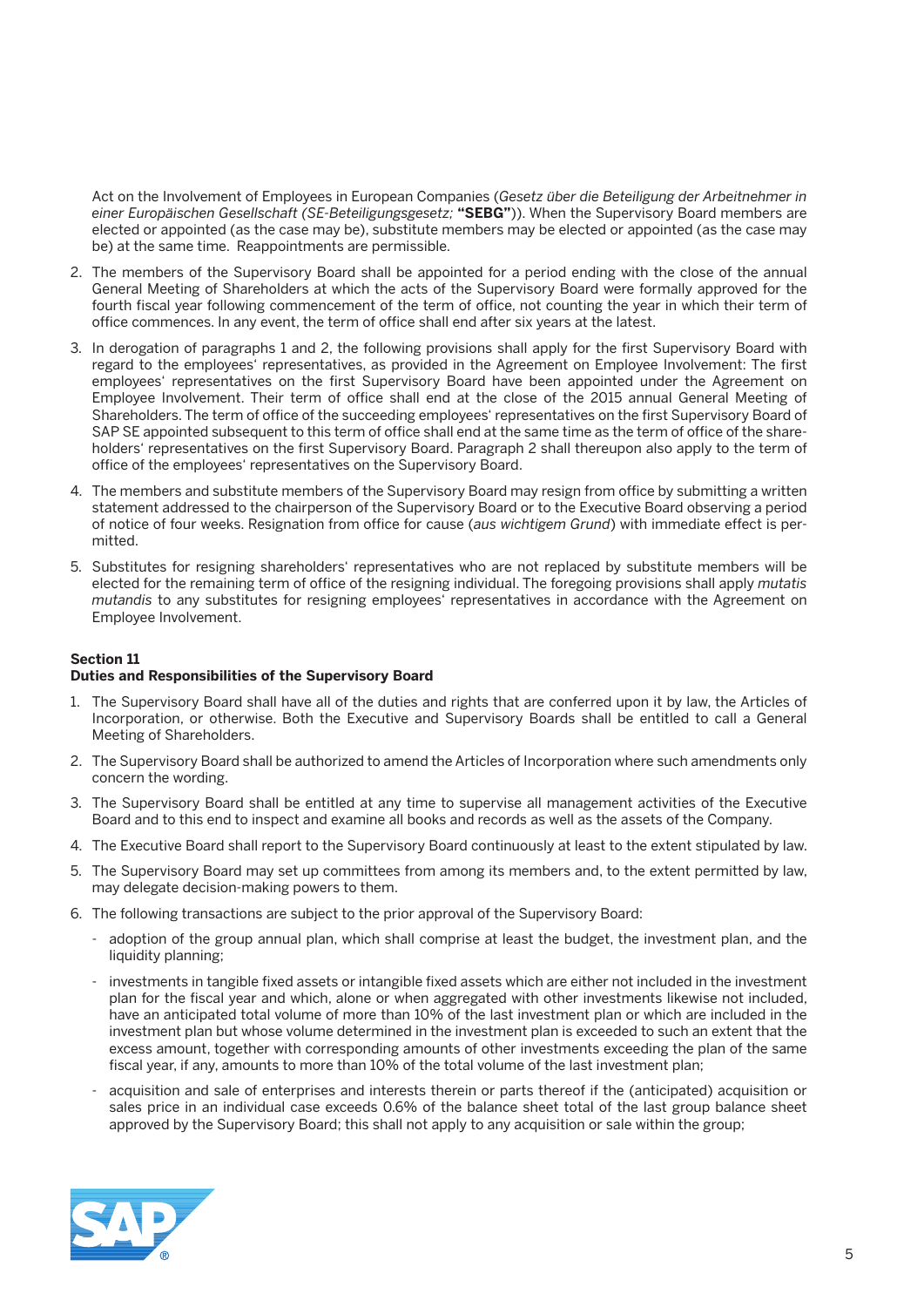- incurring financial liabilities vis-à-vis companies which are not members of the group if either the volume of the individual financial liability exceeds 1.0% of the balance sheet total of the last group balance sheet approved by the Supervisory Board or if, as a result of incurring such liability, the group total of all financial liabilities incurred without the approval of the Supervisory Board and not yet repaid exceeds 3.0% of the balance sheet total of the last group balance sheet approved by the Supervisory Board;
- concluding and amending any agreements which under applicable law or the Articles of Incorporation require the approval of the General Meeting of Shareholders.

 If permitted by law, the Supervisory Board may delegate the approval competence for the above-mentioned transactions to a committee generally or in individual cases. The Supervisory Board may determine additional types of transactions which the Executive Board may only perform with the Supervisory Board's approval.

#### **Section 12**

#### **Declarations of Intent of the Supervisory Board**

- 1. Declarations of intent of the Supervisory Board and its committees shall be given on behalf of the Supervisory Board by the chairperson or – should he or she be unable to do so – by the deputy chairperson.
- 2. The chairperson of the Supervisory Board or his or her deputy shall be the permanent representative of the Supervisory Board vis-à-vis third parties, especially vis-à-vis courts and authorities as well as the Executive Board.

#### **Section 13 Chairperson and Deputy Chairperson**

- 1. Following a General Meeting of Shareholders at which all members of the Supervisory Board to be elected by the General Meeting of Shareholders have been newly appointed, a meeting of the Supervisory Board shall take place, which shall be held without special invitation. At this meeting the Supervisory Board shall elect a chairperson and one or two deputy chairperson(s) from among its members for the term of its office. When electing the chairperson of the Supervisory Board, the oldest member in terms of age of the shareholders' representatives on the Supervisory Board will chair the meeting; Section 14 (6) sentence 3 shall apply *mutatis mutandis*.
- 2. Only a shareholders' representative may be elected as chairperson of the Supervisory Board.
- 3. If the chairperson is unable to discharge the duties of his or her office, the deputy chairperson shall do so in his or her place. This provision shall not affect Section 14 (6) sentence 4 and Section 20 (1).
- 4. If the chairperson or a deputy chairperson leaves the Supervisory Board before the end of his or her term of office, an election shall be held without delay to replace him or her.

#### **Section 14**

#### **Calling of Meetings and Passing of Resolutions**

- 1. The Supervisory Board shall adopt its own rules of procedure by a simple majority vote. The following provisions apply to the calling of meetings, quorums, and resolutions. Supplementary provisions may be stipulated in the rules of procedure.
- 2. The chairperson shall call the Supervisory Board meetings in writing or text form, by letter, e-mail or facsimile message allowing a notice period of 14 days before the day of the meeting. The day on which the message calling the meeting is sent and the day of the meeting do not count toward the notice period. In urgent cases, the chairperson may shorten the notice period and also call the meeting orally or by telephone, or any other appropriate means of electronic transmission.
- 3. The meetings of the Supervisory Board and its committees shall as a rule be held with the members attending in person. The Supervisory Board may provide in its rules of procedure that the meetings of the Supervisory Board and its committees may also be held by video conference or that individual members of the Supervisory Board may attend the meeting by way of video transmission, subject to the proviso that in such cases, resolutions may also be adopted by video conference or by way of video transmission, respectively.

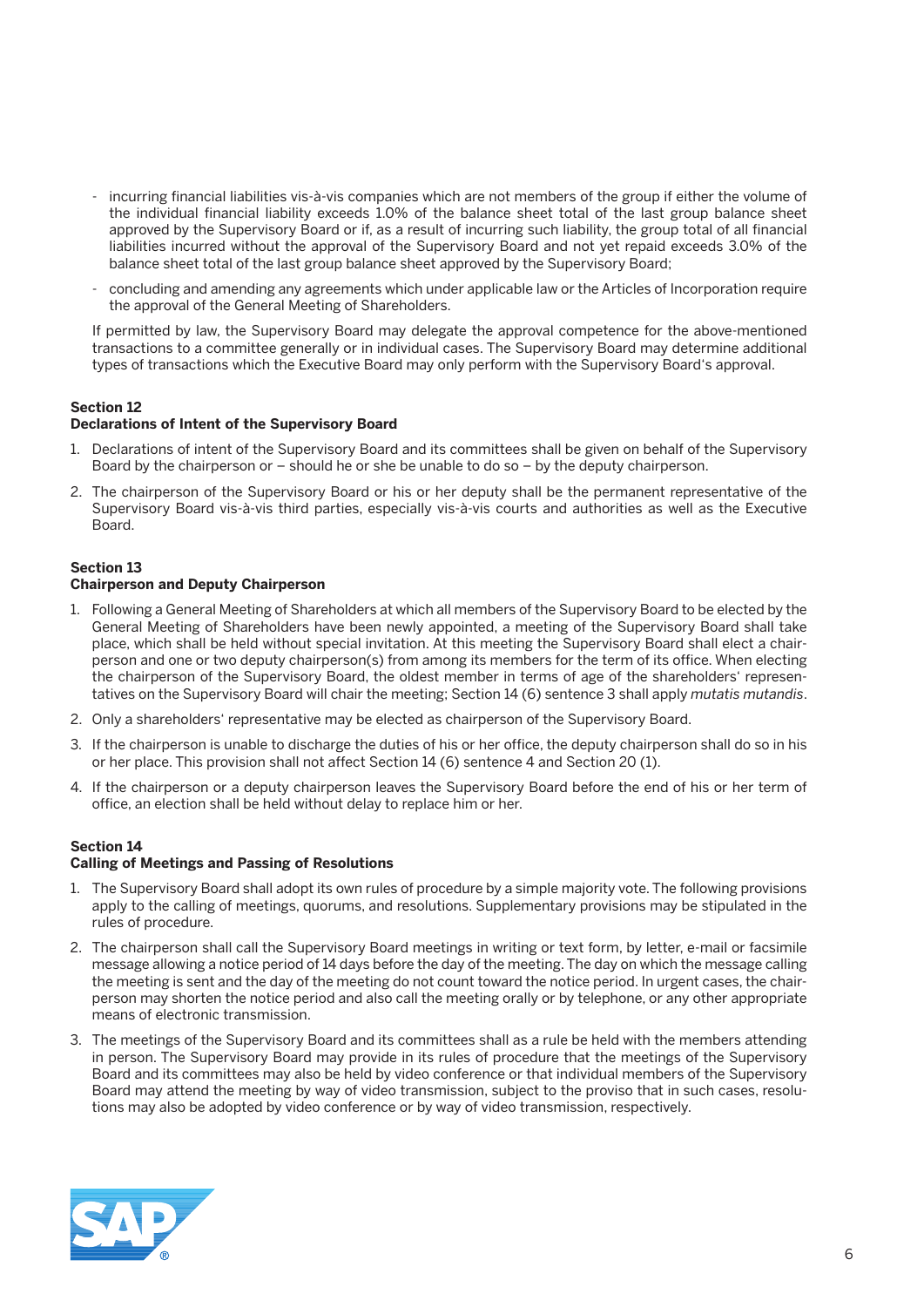- 4. The Supervisory Board may provide in its rules of procedure for the permissibility of the adoption of resolutions of the Supervisory Board and its committees outside of meetings by obtaining written or telephone votes or by voting by video conference or any other means of electronic communication (e.g. by e-mail or facsimile).
- 5. The members of the Executive Board may attend the meetings of the Supervisory Board, unless otherwise resolved in an individual case by the Supervisory Board or its chairperson.
- 6. Unless otherwise mandatorily prescribed by law or the Articles of Incorporation, the Supervisory Board is quorate if at least half of its members participate in passing the resolution. The resolutions of the Supervisory Board shall be adopted by a majority of the votes cast, unless otherwise mandatorily prescribed by law or the Articles of Incorporation. In the event of a tie, the vote of the chairperson and, in the event that the chairperson does not participate in passing the resolution, the vote of the deputy chairperson, provided that he or she is a shareholders' representative, shall be decisive (casting vote).

### **Section 15**

### **Duty of Secrecy**

- 1. The members of the Supervisory Board shall maintain secrecy in respect of any confidential information and secrets of the Company, notably business and trade secrets, that become known to them because of their membership of the Supervisory Board. Persons attending meetings of the Supervisory Board who are not members of the Supervisory Board shall be expressly enjoined to secrecy.
- 2. In the event that a member of the Supervisory Board intends to pass information on to a third party, he or she shall notify the Supervisory Board and the Executive Board of that intention in advance, naming the persons he or she wishes to inform. The Supervisory Board and the Executive Board must be given the opportunity to decide prior to the disclosure of information whether they consider such disclosure to violate paragraph 1 or not. The decision shall be delivered by the chairperson of the Supervisory Board and the chairperson or CEO of the Executive Board.
- 3. The members of the Supervisory Board shall continue to maintain secrecy as set forth in the foregoing paragraphs after they leave the Supervisory Board.

#### **Section 16 Remuneration**

- 1. Each member of the Supervisory Board shall, in addition to the reimbursement of his or her expenditures, receive a remuneration composed of fixed elements and a variable element.
- 2. The fixed annual remuneration shall be € 100,000 for the chairperson, € 70,000 for a deputy chairperson, and € 50,000 for the other members of the Supervisory Board. For membership of the audit committee, Supervisory Board members shall in addition receive an annual fixed remuneration of € 15,000, and for membership of another Supervisory Board committee € 10,000, provided that the relevant committee has met in the relevant fiscal year; the chairperson of the audit committee shall receive € 25,000, and the chairpersons of the other committees shall receive € 20,000. The fixed remuneration shall be payable after the end of the fiscal year.
- 3. The variable remuneration for each fiscal year shall be € 10,000 for the chairperson, € 8,000 for a deputy chairperson, and € 6,000 for the other members of the Supervisory Board for each € 0.01 by which the dividend distributed per share exceeds € 0.40. The variable remuneration shall be payable after the end of the General Meeting of Shareholders that resolves on the dividend for the relevant fiscal year.
- 4. The total remuneration (not including the remuneration for committee membership) shall not, however, exceed € 250,000 for the chairperson, € 200,000 for a deputy chairperson, and € 150,000 for the other members of the Supervisory Board.
- 5. Any members of the Supervisory Board having served for less than the entire fiscal year shall receive one twelfth of their respective remuneration for each month of service commenced. The same shall apply with respect to the increased remuneration of the chairperson and the deputy chairperson(s) pursuant to paragraph 2 sentence 1 and the remuneration for the chairperson and the members of a committee pursuant to paragraph 2 sentence 2.

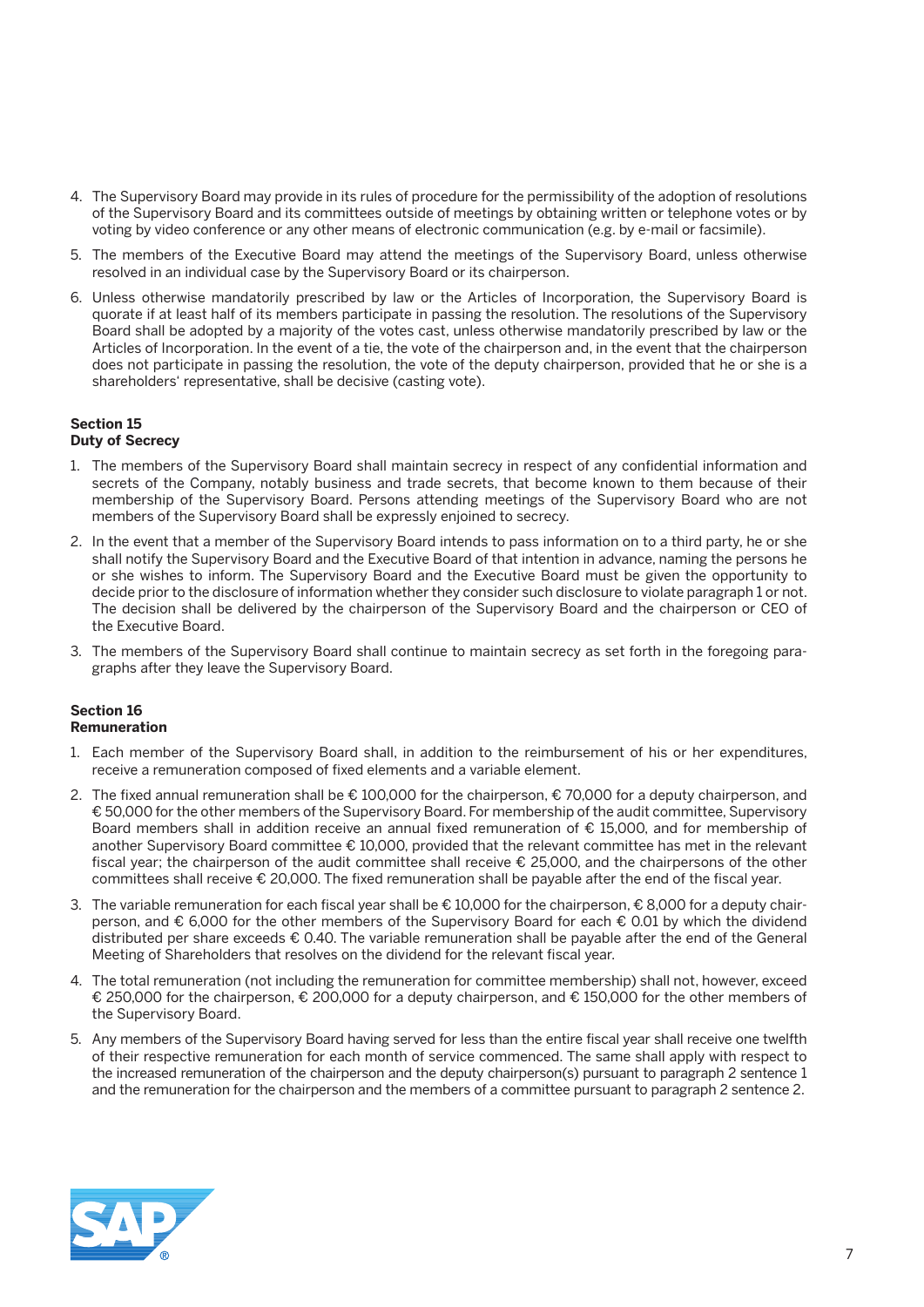- 6. Any value-added tax or sales tax invoiced by a member of the Supervisory Board or shown in a credit memo against the invoice shall additionally be paid in the applicable statutory amount.
- 7. Remuneration in line with the above provisions will only be granted for the time from the registration of SAP SE in the commercial register for the Company.

#### **The General Meeting of Shareholders**

#### **Section 17**

#### **Calling the General Meeting of Shareholders**

- 1. The General Meeting of Shareholders shall be held at the registered office of the Company, at a location within a radius of 50 km from the registered office of the Company, or in a city in the Federal Republic of Germany where a German stock exchange is located. In the event that it is difficult to hold the General Meeting of Shareholders at these venues, the Executive Board or the Supervisory Board may call the meeting at a different venue. The invitation shall state the venue of the General Meeting of Shareholders.
- 2. The Executive Board or the Supervisory Board shall call the General Meeting of Shareholders.
- 3. The General Meeting of Shareholders shall be called by publication of a single announcement in the German Federal Gazette (*Bundesanzeiger*), giving the information required by law, with a notice period of at least thirty days prior to the date of the General Meeting of Shareholders, which notice period is to be extended by the number of days of the application period pursuant to Section 18 (2); the day on which the General Meeting of Shareholders is held and the day on which it is called shall not be included in the calculation of the relevant period.

#### **Section 18**

#### **Right to Attend the General Meeting of Shareholders**

- 1. Shareholders are entitled to attend the General Meeting of Shareholders and to exercise their voting rights only if they have submitted an application prior to the General Meeting of Shareholders and furnished proof to the Company of their shareholding.
- 2. Application shall be made in text form in German or English and must be received by the Company at the address stated for such purpose in the calling notice no later than six days prior to the date of the General Meeting of Shareholders; the day on which the General Meeting of Shareholders is held and the day on which it is called shall not be included in the calculation of the relevant period. The calling notice may provide for a shorter period of time, which is to be specified as a number of days.
- 3. Proof of shareholding shall be furnished by way of proof issued by a depositary institution in text form in German or English. The proof issued by the depositary institution shall relate to the beginning of the 21<sup>st</sup> day prior to the General Meeting of Shareholders. Paragraph 2 shall apply to the furnishing of proof *mutatis mutandis*.
- 4. The applicability of any other application or proof procedure available under mandatory law shall remain unaffected.
- 5. The Executive Board is authorized to provide that shareholders may participate in the General Meeting of Shareholders without being physically present at the venue of the General Meeting of Shareholders or being represented by a proxy and exercise all or certain of their rights in full or in part through electronic communication.
- 6. The Executive Board is authorized to provide that shareholders may vote in writing or through electronic communication (postal voting) without having to attend the General Meeting of Shareholders.

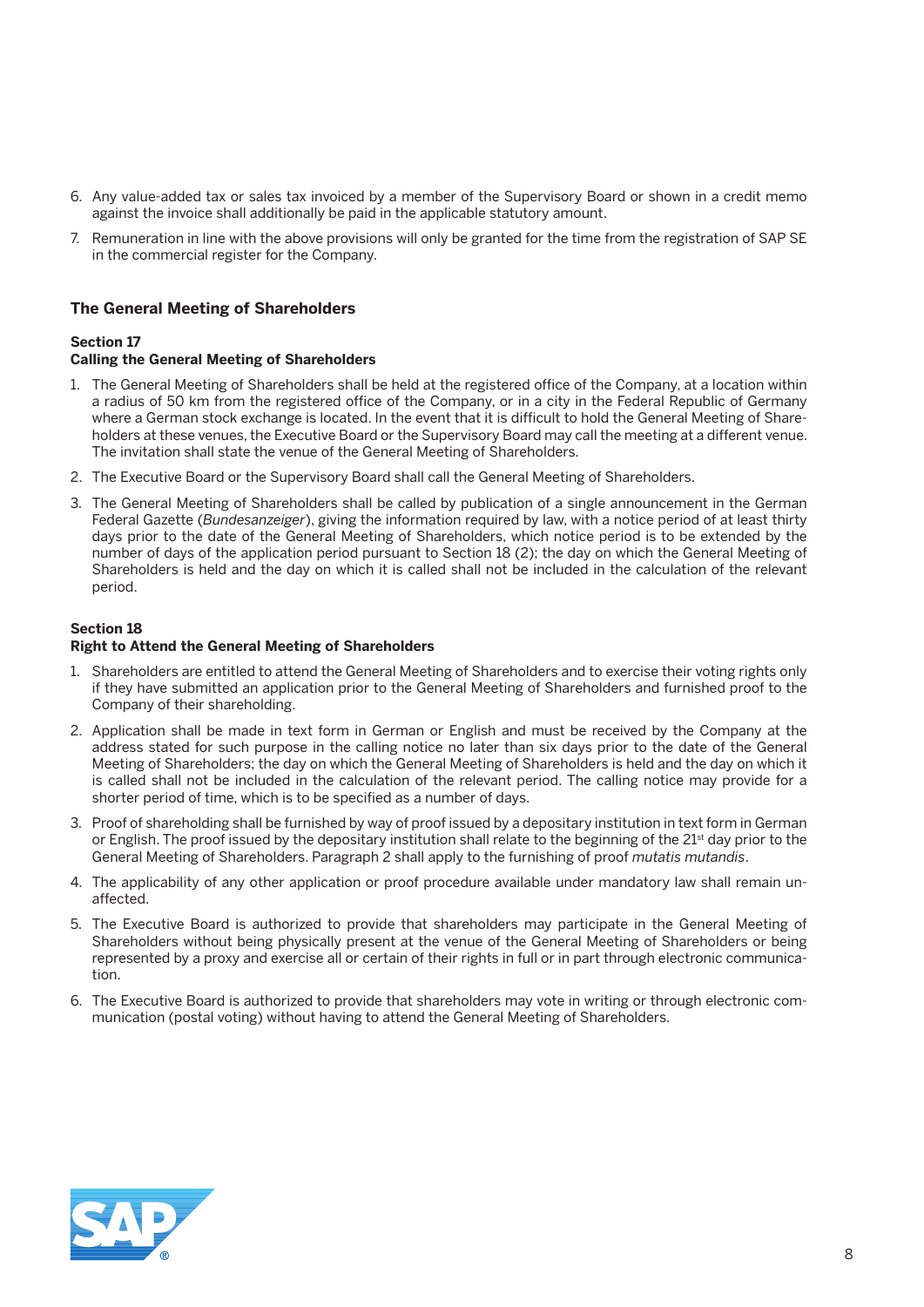#### **Section 19 Voting Rights**

- 1. Each share carries one vote.
- 2. Voting rights may be exercised by proxy. The proxy authorization must be granted or revoked, and proof of the proxy authorization must be provided to the Company, in the form prescribed by law. The calling notice may specify less strict requirements in this context. Such less strict requirements may be limited to the granting of proxy authorization to the proxies designated by the Company.
- 3. If no share certificates have been issued, the invitation to the General Meeting of Shareholders shall stipulate the provisions that have to be fulfilled by the shareholders in order to prove their voting rights.

### **Section 20 Chair of the General Meeting of Shareholders**

#### **Participation of Executive Board Members and Supervisory Board Members, Video Transmission**

- 1. The chairperson of the Supervisory Board shall preside over the General Meeting of Shareholders. If he or she is unable to do so, he or she shall determine another member of the Supervisory Board to discharge this duty. If the chairperson is prevented from presiding over the meeting and has not determined another member to take his or her place, a member of the Supervisory Board elected by the shareholders' representatives on the Supervisory Board shall preside over the General Meeting of Shareholders.
- 2. The chairperson shall chair the proceedings and shall determine both the order of the agenda and the order and form of voting. The chairperson may also impose a reasonable time limit on the shareholders' right to ask questions and to speak; the chairperson may in particular reasonably determine a timeframe for the meeting, the discussions regarding the individual items on the agenda as well as for the individual questions and speaking contributions. The result of a vote may be determined by subtracting the affirmative votes or the negative votes and the abstentions from the total number of votes to which the voters are entitled.
- 3. The members of the Executive Board and Supervisory Board should take part in the General Meeting of Shareholders in person. If any member of the Supervisory Board is unable to attend the General Meeting of Shareholders in person because he or she has good reason to be abroad, it is possible for him or her to take part via video transmission.
- 4. The Executive Board is authorized to permit full or partial video or audio transmission of the General Meeting of Shareholders.

#### **Section 21**

#### **Resolutions of the General Meeting of Shareholders**

- 1. The resolutions of the General Meeting of Shareholders shall be adopted with a majority of valid votes cast, unless a larger majority is prescribed by law or the Articles of Incorporation.
- 2. A resolution of the General Meeting of Shareholders on an amendment of the Articles of Incorporation requires a majority of at least three quarters of valid votes cast. For any amendments of the Articles of Incorporation which require a simple majority for stock corporations established under German law, however, the simple majority of the valid votes cast shall suffice if at least half of the subscribed capital is represented or, in the absence of such quorum, the majority prescribed by law shall suffice.

#### **Section 22**

#### **Record of the General Meeting of Shareholders**

- 1. The proceedings at the General Meeting of Shareholders shall be recorded by notarial deed, and the record shall be signed by the notary public.
- 2. The record shall have full probative value for the shareholders, both with regard to their relationship *inter se* and in their relationship to their representatives.
- 3. The proxy documents need not be attached to the record.